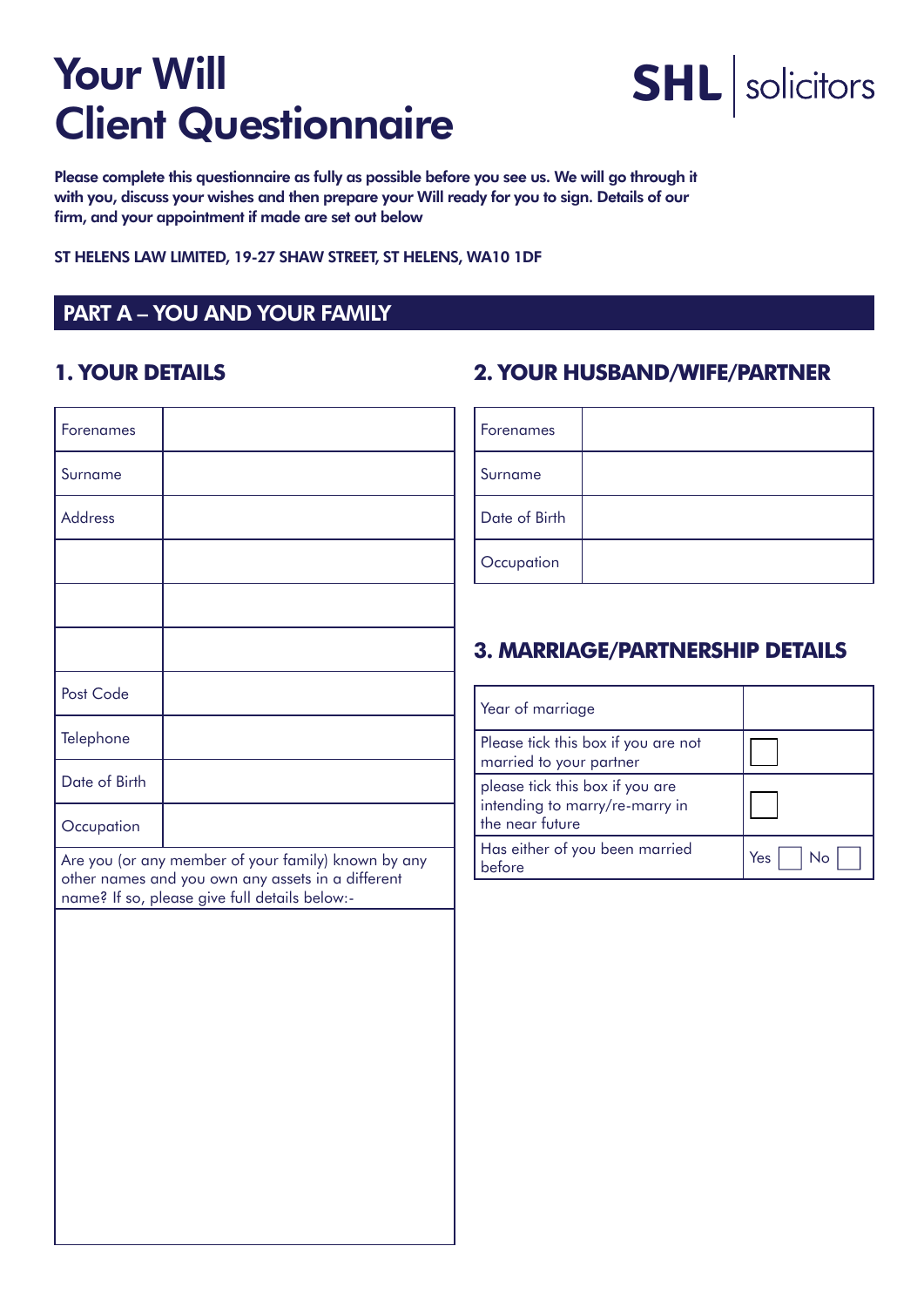

#### **4. YOUR CHILDREN (INCLUDING YOUR CHILDREN FROM A PREVIOUS MARRIAGE OR RELATIONSHIP)**

– full names, dates of birth and address if different from yours

#### **5. CHILDREN OF YOUR HUSBAND WIFE PARTNER'S PREVIOUS MARRIAGES OR RELATIONSHIPS**

– full names, dates of birth and address if different from yours

| Name          | Name          |
|---------------|---------------|
| Date of Birth | Date of Birth |
| Address       | Address       |
|               |               |
|               |               |

| Name          | Name          |
|---------------|---------------|
| Date of Birth | Date of Birth |
| Address       | Address       |
|               |               |
|               |               |

| Name          | Name          |
|---------------|---------------|
| Date of Birth | Date of Birth |
| Address       | Address       |
|               |               |
|               |               |

| Name          |  |
|---------------|--|
| Date of Birth |  |
| Address       |  |
|               |  |
|               |  |

| Name          |  |
|---------------|--|
| Date of Birth |  |
| Address       |  |
|               |  |
|               |  |

#### PLEASE NOTE:

- • Illegitimate and adopted children (but not stepchildren) generally have the same rights of inheritance as other children
- Children excluded from benefit under your Will may have a right to claim a share of your property in certain circumstances. Please ask for advice, if appropriate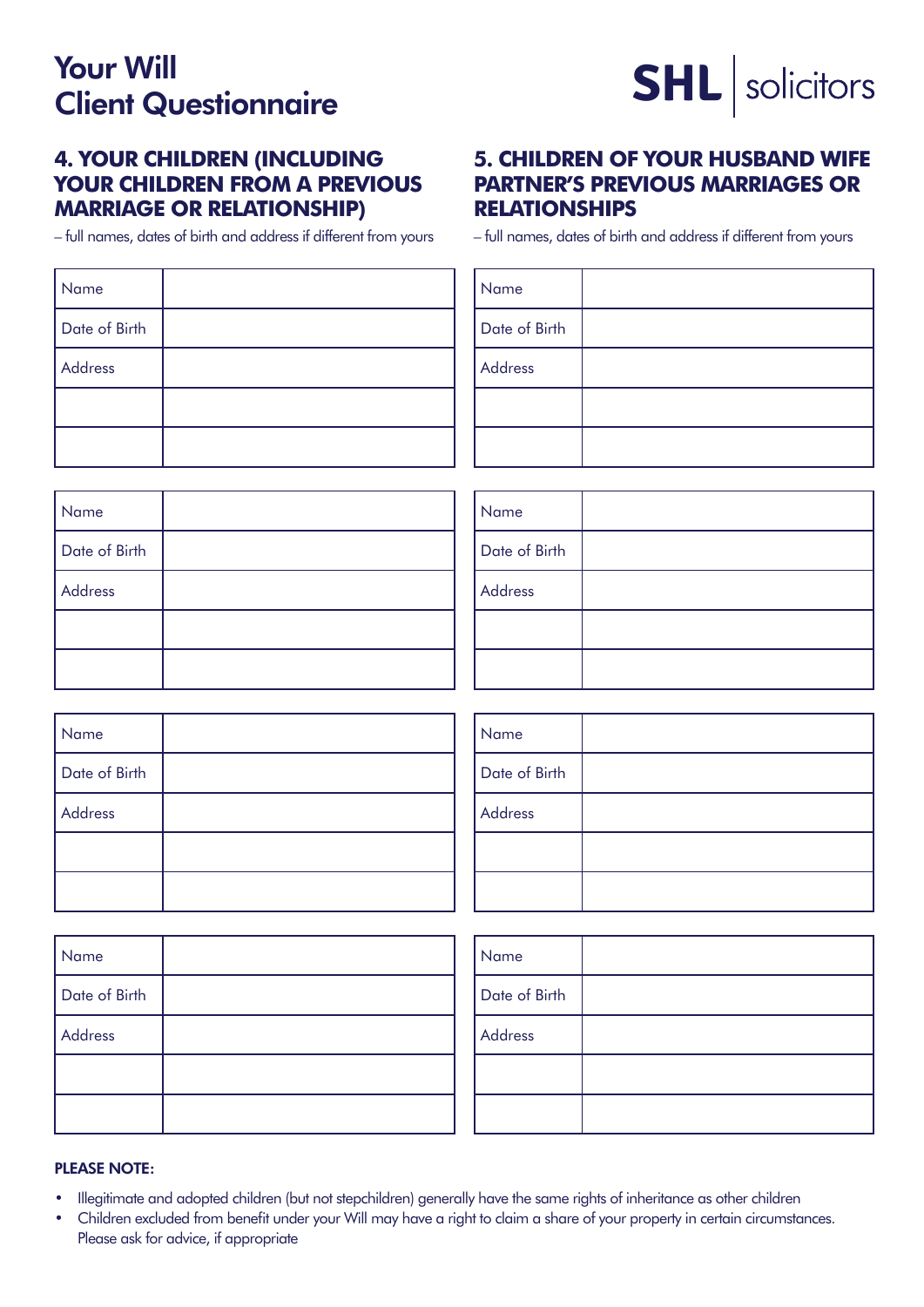# **SHL** solicitors

#### PART B – YOUR HOME AND OTHER ASSETS

#### **6. YOUR HOME** – is your home....

| a) Owned:                                                | Yes<br>No |
|----------------------------------------------------------|-----------|
| i) in your name alone?                                   | Yes<br>No |
| ii) in joint names with your husband/<br>wife/partner?   | Yes<br>No |
| iii) in the name of your husband/wife/<br>partner alone? | Yes<br>No |
| b) Rented?                                               | Yes<br>No |
| c) Other - eg. provided by a relative                    | Yes<br>No |
|                                                          |           |

**7.** If your answer to question 6(c) was "yes" please give details

#### **9. YOUR MAIN ASSETS**

Please list your other main assets and give approximate values

#### **10. JOINT ASSETS**

Do you have any jointly owned assets? If yes, please give a general description and their approximate values, and the names(s) of the other owner(s)

#### PLEASE NOTE:

• Jointly owned assets generally pass to the joint owner automatically and cannot be given away by Will

#### **11. DO YOU OWN ASSETS ABROAD?**

If yes, please give details:

Is it a (please tick box)

**8.** Do you have a business? Yes | No

If yes – state the type of business

Company | | Partnership | | In your sole name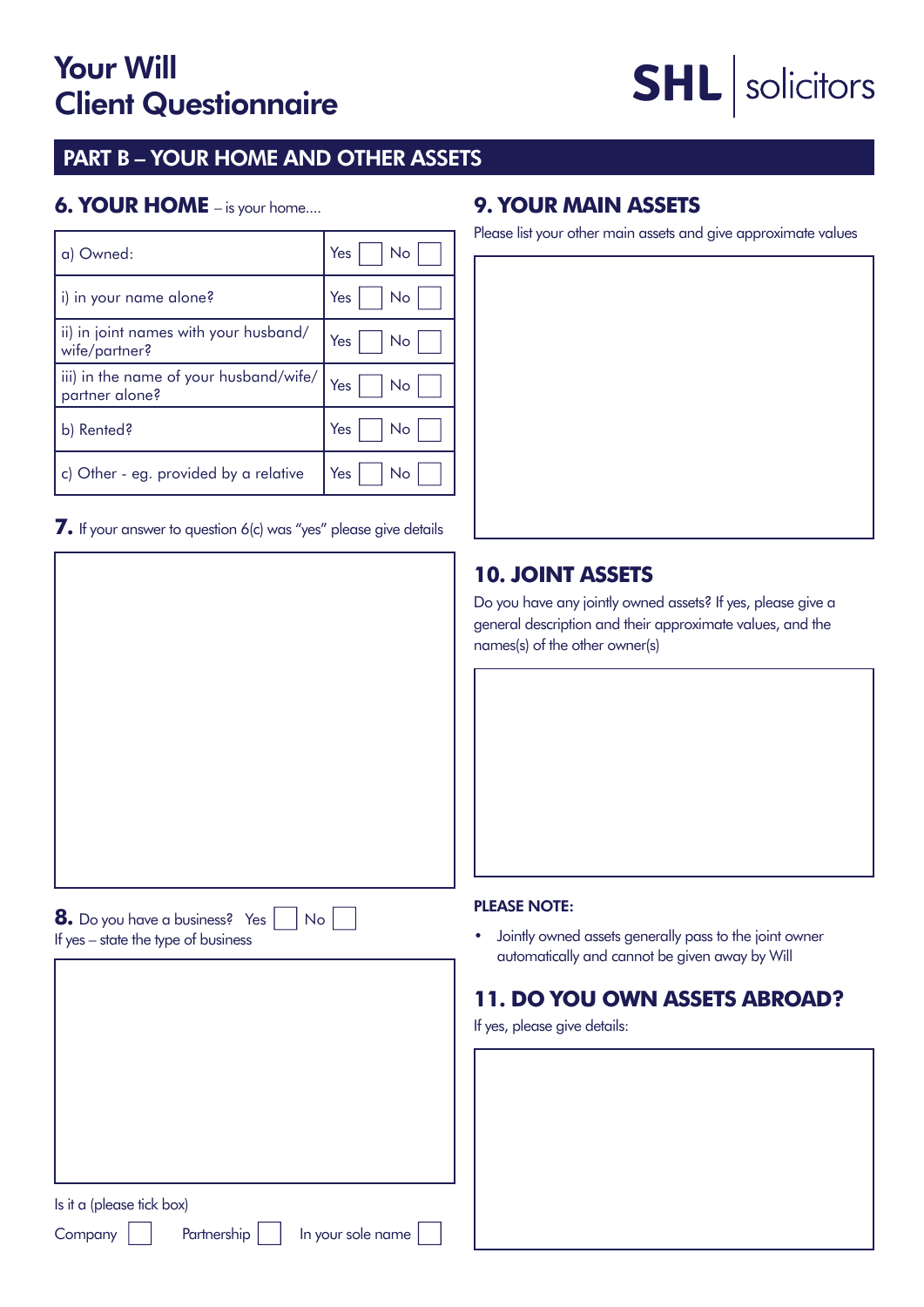## **SHL** solicitors

#### PART C – FUNERAL, EXECUTORS, GUARDIANS

#### **12. FUNERAL**

You may specify in your Will if you wish to be:

| <b>Buried</b> |  | Cremated |  | Other |
|---------------|--|----------|--|-------|
|---------------|--|----------|--|-------|

#### PLEASE NOTE:

- You should make these wishes known to your immediate family as well and not rely on what is in your Will
- If you wish to leave any part of your body for medical purposes, tell your family and your doctor and carry a donor card

#### **13. EXECUTORS**

You must appoint executors to carry out the instructions in your Will. It is wise to have at least two and you may appoint your husband/wife/ partner as one. You should name other executors to act if he/she is unable to do so. Partners of our firm will be pleased to act as your executors, either alone or with a member of your family or friend. List below up to four chosen executors

| Name    |  |
|---------|--|
| Address |  |
|         |  |
|         |  |

| Name    |  |
|---------|--|
| Address |  |
|         |  |
|         |  |

| Name    |  |
|---------|--|
| Address |  |
|         |  |
|         |  |

| Name    |  |
|---------|--|
| Address |  |
|         |  |
|         |  |

Would you like partners of our firm to act as your executors?



#### **14. GUARDIANS**

You may wish to appoint one or two people to act as guardians for children under 18. The appointment will usually only apply if you and the child's other parent are both dead. The position may be different if you are a single parent. Discuss this with the solicitor at your appointment. Guardianship involves a lot of responsibility and you should ask people to agree to act before appointing them.

| Name    |  |
|---------|--|
| Address |  |
|         |  |
|         |  |
|         |  |
| Name    |  |
| Address |  |
|         |  |
|         |  |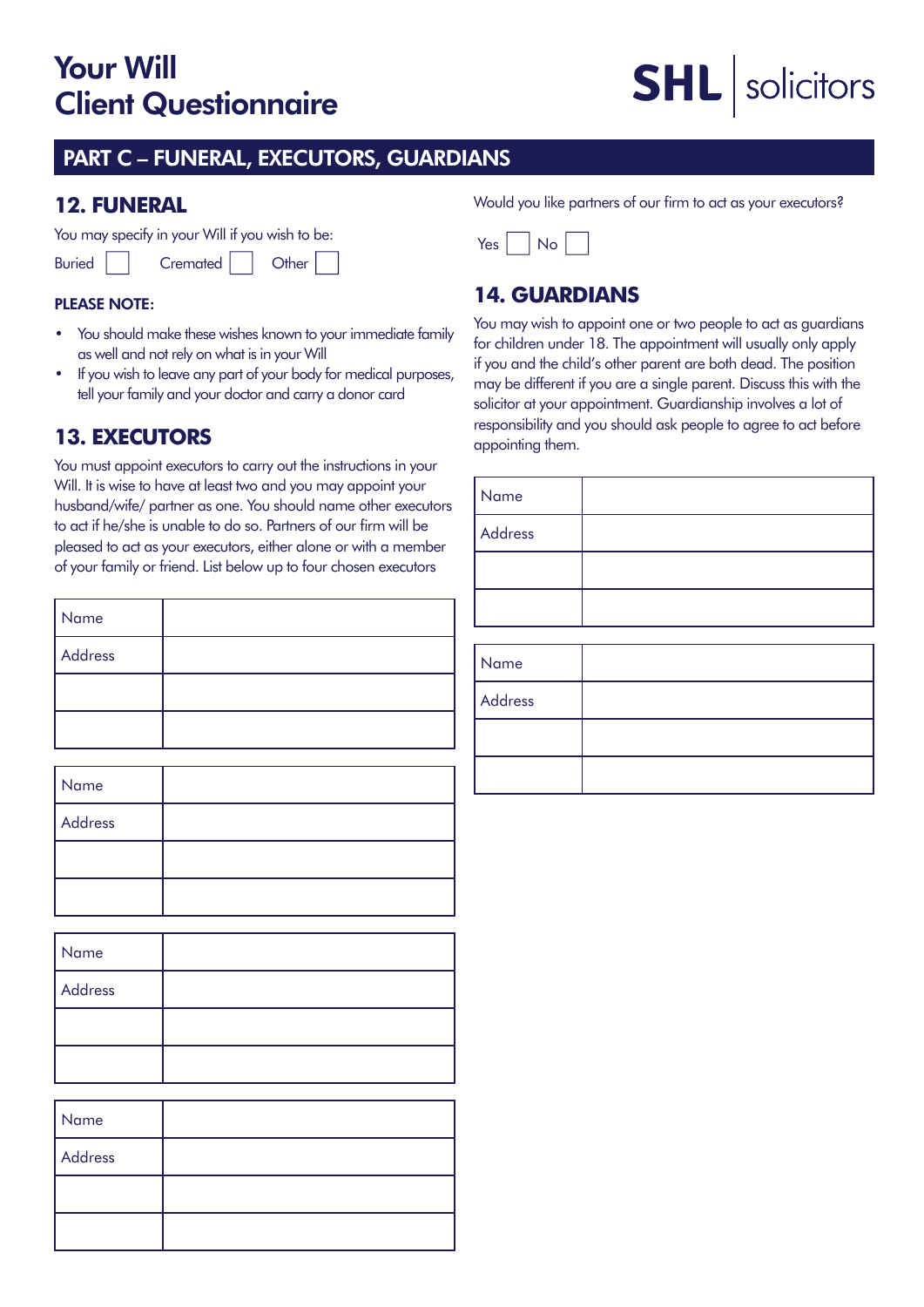### **SHL** solicitors

#### PART D – BENEFICIARIES

The main part of your estate is called "the residue" (This is dealt with at question 17) . Before giving away the residue you may wish to make certain gifts of cash or personal belongings to individual children, grandchildren, friends or to charities. These will be known as "beneficiaries"

#### **15. CASH GIFTS**

Please give the name and address of the beneficiary and the amount to be given, with the age of anyone who is under 18

| Name    |  |
|---------|--|
| Address |  |
|         |  |
|         |  |
| Amount  |  |

| Name    |  |
|---------|--|
| Address |  |
|         |  |
|         |  |
| Amount  |  |

| Name    |  |
|---------|--|
| Address |  |
|         |  |
|         |  |
| Amount  |  |

| Name    |  |
|---------|--|
| Address |  |
|         |  |
|         |  |
| Amount  |  |

#### **16. GIFTS OF ARTICLES**

Please give the names and addresses of people to whom you wish to leave specific items, and a full description of the article to enable it to be identified. Please note that if you sell or replace one of these items, the beneficiary will get nothing – he or she will not be given the substituted item or the cash equivalent

| Name           |  |
|----------------|--|
| <b>Address</b> |  |
|                |  |
|                |  |
| Article        |  |
|                |  |
| Name           |  |
| Address        |  |
|                |  |
|                |  |
| Article        |  |
|                |  |
| Name           |  |
| Address        |  |
|                |  |
|                |  |
| Article        |  |
|                |  |
| Name           |  |
| <b>Address</b> |  |
|                |  |

Article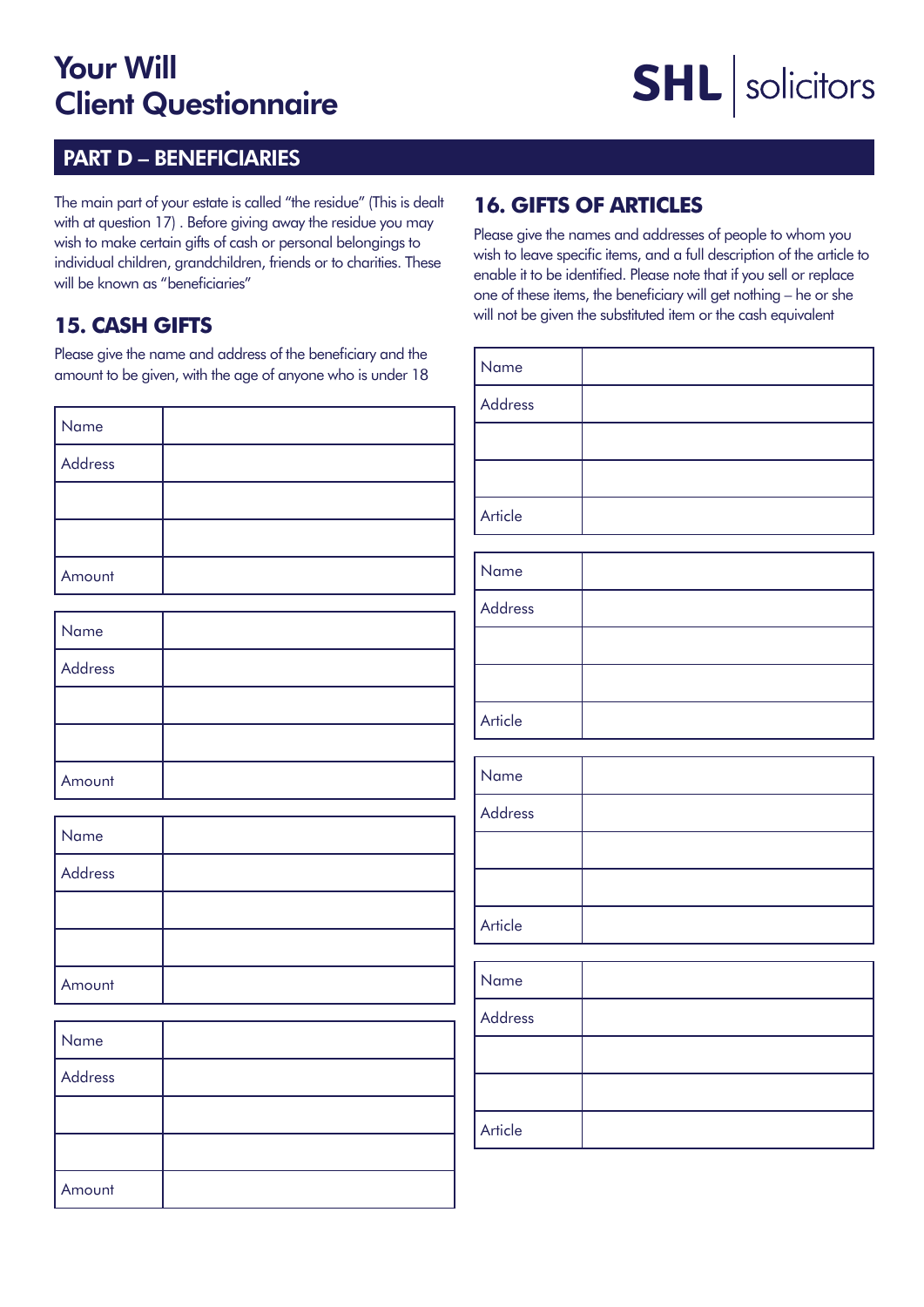## **SHL** solicitors

#### **17. THE RESIDUE**

This is all that you own except jointly owned property and the gifts made in questions 15 and 16. Please state below who is to receive the residue on your death and who is to receive it if they die before you. If there are gifts to your children, we may suggest a provision that if any of them dies before you, leaving children of his/her own, those children (your grandchildren) will inherit their parents share.

The following are the more common provisions made. If you wish to use one of these tick the appropriate box, if not, please go to question 18

(a) Everything to my husband/wife/partner named in question 2 above, outright, but if he/she has died then to my children, named in question 4 above, equally

Please tick to select

(b) Everything to my children, named at question 4 above, equally and any other children of mine. You may choose the age at which your children will receive their entitlement.

 Insert choice from 18, 21 or 25 years in this box

(c) To my husband/wife/partner named in question 2 above, but if he/she dies before me to the person(s) organisations(s) named in the box below. If not in equal shares then show the share such is to take

#### **18. IF NONE OF THE ABOVE CHOICES IS APPROPRIATE**

Please set out below who is to receive the residue and, if more than one person or organisation is involved, in what shares?

| Name    |  |
|---------|--|
| Address |  |
|         |  |
|         |  |
| Share   |  |

| Name    |  |
|---------|--|
| Address |  |
|         |  |
|         |  |
| Share   |  |

Who is to benefit if the recipient dies before you?

| Name    |  |
|---------|--|
| Address |  |
|         |  |
|         |  |
| Share   |  |
|         |  |
| l str   |  |

| Name    |  |
|---------|--|
| Address |  |
|         |  |
|         |  |
| Share   |  |